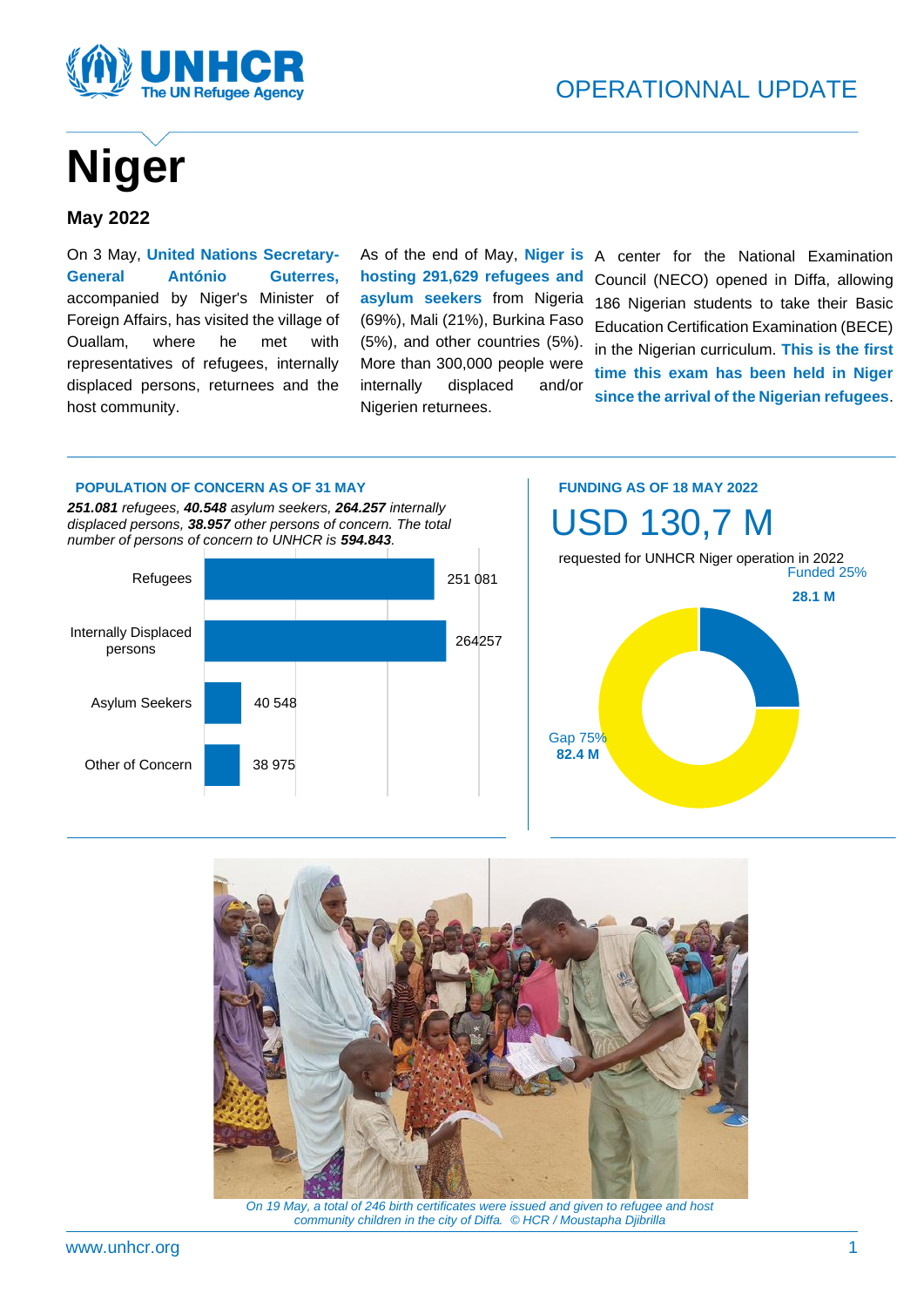

# Operational context

Despite various conflicts in some of its neighbouring countries, **Niger has always kept its borders open**, and is currently hosting 291,629 refugees and asylum seekers, with 69% coming from Nigeria, 21 % from Mali, 5 % from Burkina Faso, and 5% from other countries. Furthermore, there are more than 300,000 IDPs and Nigerien returnees (who have stayed outside the country for more than 10 years and who have recently returned to Niger).

UNHCR's work in Niger focuses on the **protection, assistance, and solutions** for persons of concern, with particular attention to women, children and persons with specific needs guided by a **community-based approach.** UNHCR also supports the Nigerien authorities in the search for **durable solutions** for displaced communities in Niger.

## **Background and key achievements**

## The Central Sahel Situation (Tillaberi & Tahoua regions)

#### Tillaberi region

UNHCR and the Government of Niger have developed a **joint strategy to further integrate Malian refugees** (62,077 as of April 2022) into the country and to find alternatives to camps in the Tillabéri region. With the support of development actors, Malian refugees and host communities have access to land, housing, and livelihood opportunities, while national health, education and water infrastructures are being reinforced. To further strengthen peaceful co-existence between the different populations, UNHCR aims to

bring the populations together through 'common areas', such as village stores, cattle feeding areas, as well as through various mixed community committees.

On 3 May, **UN Secretary-General António Guterres, accompanied by Niger's Minister of Foreign Affairs, the Resident Coordinator and Heads of UN agencies in Niger, visited Ouallam**, where he met with refugees, internally displaced persons, returnees and the host community. [During](https://unocha.exposure.co/we-must-support-niger)  [his two-day visit,](https://unocha.exposure.co/we-must-support-niger) Guterres called for solidarity with Niger, which is facing an unprecedented humanitarian crisis. He stressed the need to strengthen humanitarian assistance, support for development assistance, particularly in the areas of education, health and job creation to combat terrorism.

António Guterres @ @antonioguterres · 3 mai The families I met today in Niger-like millions more in the Sahel-did nothing to cause the climate crisis, conflict, or record food prices.

Yet they suffer some of the most devastating consequences-hunger & displacement.

My appeal to the world today: Don't give up on the Sahel.



*For more information on the visit, click [Here](https://twitter.com/antonioguterres/status/1521500649753649153/photo/1)*

Furthermore in May, UNHCR renewed 69 damaged identity documents for refugees living in the Tillabéri region. Also, 9,963 cubic meters of water were provided to refugees living in the urbanized sites of Abala and Ouallam, with a ratio of 15 liters/person/day. A total of **974 refugees and 1,931 members of the host community** received medical consultations at UNHCR-supported health facilities, and **39 were evacuated to regional health facilities**. A total of 154 women were received for prenatal consultations while 42 births were assisted. Lastly, **UNHCR provided an ambulance to the Ouallam health district** to facilitate medical evacuations of sick refugees, IDPs, and host community members.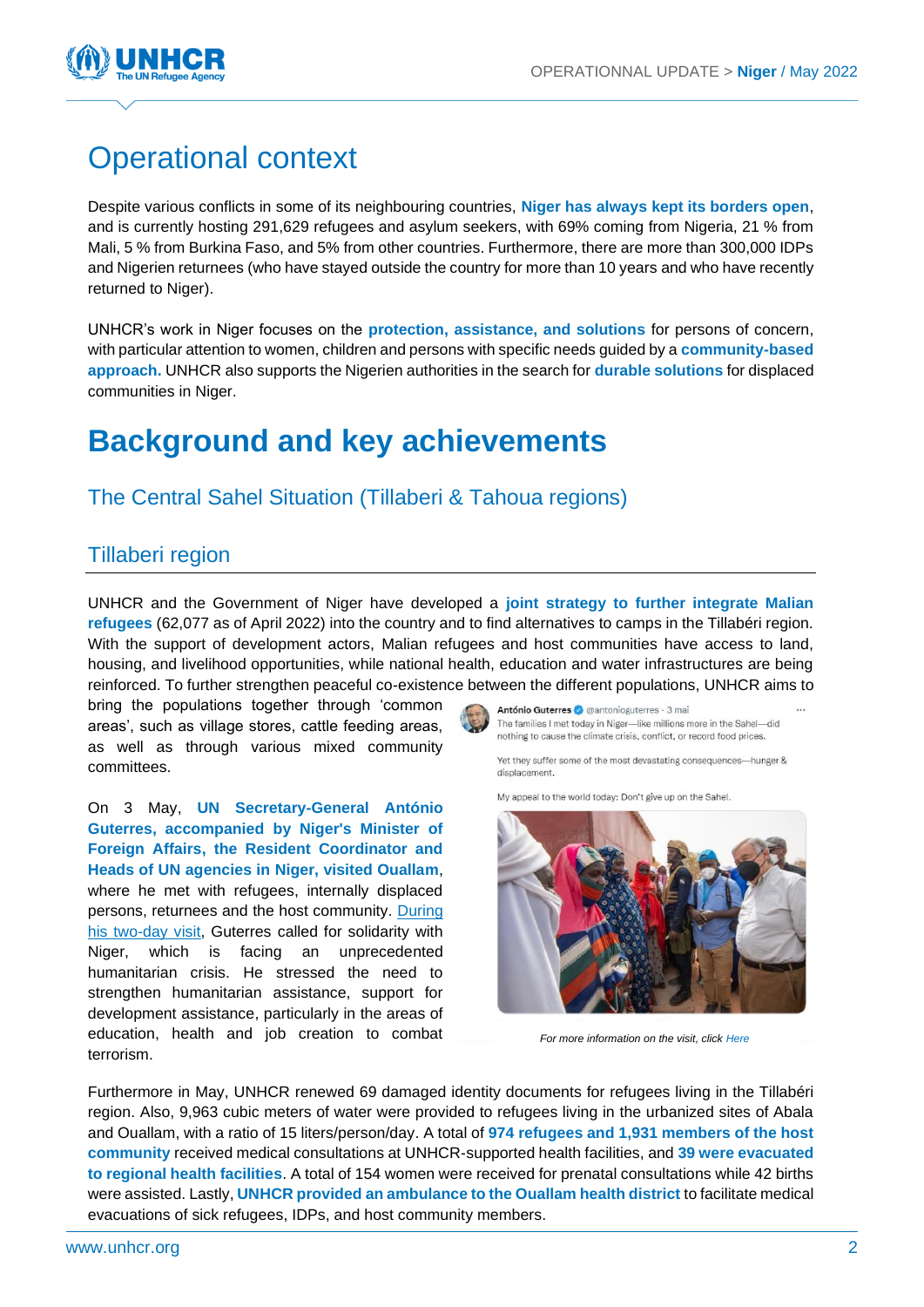

Within the framework of the **BMZ/GIZ supported housing and protection project, 1,496 houses, including 949 in Abala, 512 in Ouallam and 35 in Ayorou, have been built.** The allocation committees of the plots and social houses in Ouallam and Abala have carried out physical checks on the occupants of the houses allocated. This exercise makes it possible to have an updated list of the beneficiaries before transmitting them to the town halls for the establishment of the loan deeds.

A total of 2,848 students, including 1,181 in Ouallam (610 girls and 571 boys), 969 in Abala (453 girls and 516 boys), and 698 in Ayorou (360 girls and 338 boys), are attending the three schools in the sites benefiting from the social housing project. In addition, **UNHCR and UNICEF conducted a joint survey on barriers to education for refugee and IDP children in situations of forced displacement and the host population living in Ouallam**. This survey was conducted among 60 households with school-age children, including 20 refugee households, 20 IDP households, and 20 host households.

### Tahoua region

During the reporting period, **3,899 refugee households (20,628 individuals)**, who lived in the former refugee hosting area (ZAR) were located in 26 reception villages in the departments of Tillia and Tassara. In addition, **the Ministry of Humanitarian Action registered 7,966 IDP households, or 52,594 individuals**, in the same area. Since January, **10,608 Malians** have newly arrived in the Tahoua region. A total of **5,361 Nigerian asylum seekers and 3,465 Nigerien returnees** were registered from May 15 to 26 by UNHCR and its partners.

**During the reporting period, a total of 2,979 cases of children at risk of protection were identified and documented**, including **2,387** asylum seekers and **592** Nigerien returnees. **119** cases of gender-based violence (GBV) were identified and documented, including 93 cases of asylum seekers and 26 of Nigerien returnees. The most recurrent cases are psychological violence (**48 cases, i.e., 40% of the total**), early/forced marriages (**39 cases, i.e., 32%**) and physical aggression (**27 cases, i.e., 22%**). Finally, **784 persons living with specific needs** (PBS**),** including **585** asylum seekers, **487** of whom were women, and **199** Nigerien returnees, **174** of whom were women, were identified, documented, and the data collected in Kobo. These PBS represent **11%** of registered new arrivals.

During the reporting period, UNHCR partners received 1,422 people for medical consultations, including 487 Malian refugees, 441 IDPs, and 494 members of the host community. In addition, two critical cases were evacuated to the regional hospital in Tahoua.

Finally, 3,000 people were reached in Tillia, Telemces, Bangui, and other neighboring villages through a series of sensitization sessions conducted by UNHCR and its partners ADKOUL and APBE on the themes of **child protection, the prevention of and fight against gender-based violence, aspects of the protection of people with special needs, and the strengthening of peaceful coexistence.**

### The Lake Chad Situation (Diffa and Maradi regions)

#### Diffa region

To date, **235,211 forcibly displaced persons live** in the Diffa region (including 129,835 refugees, 67,817 IDPs, 35,445 returnees, and 2,114 asylum seekers). Many of these people had been displaced more than once. Most stay in spontaneous sites or with host communities. The refugee population continued to arrive at Sayam Forage camp from Nigeria, but also at other host sites in the Diffa region, seeking better humanitarian assistance and security.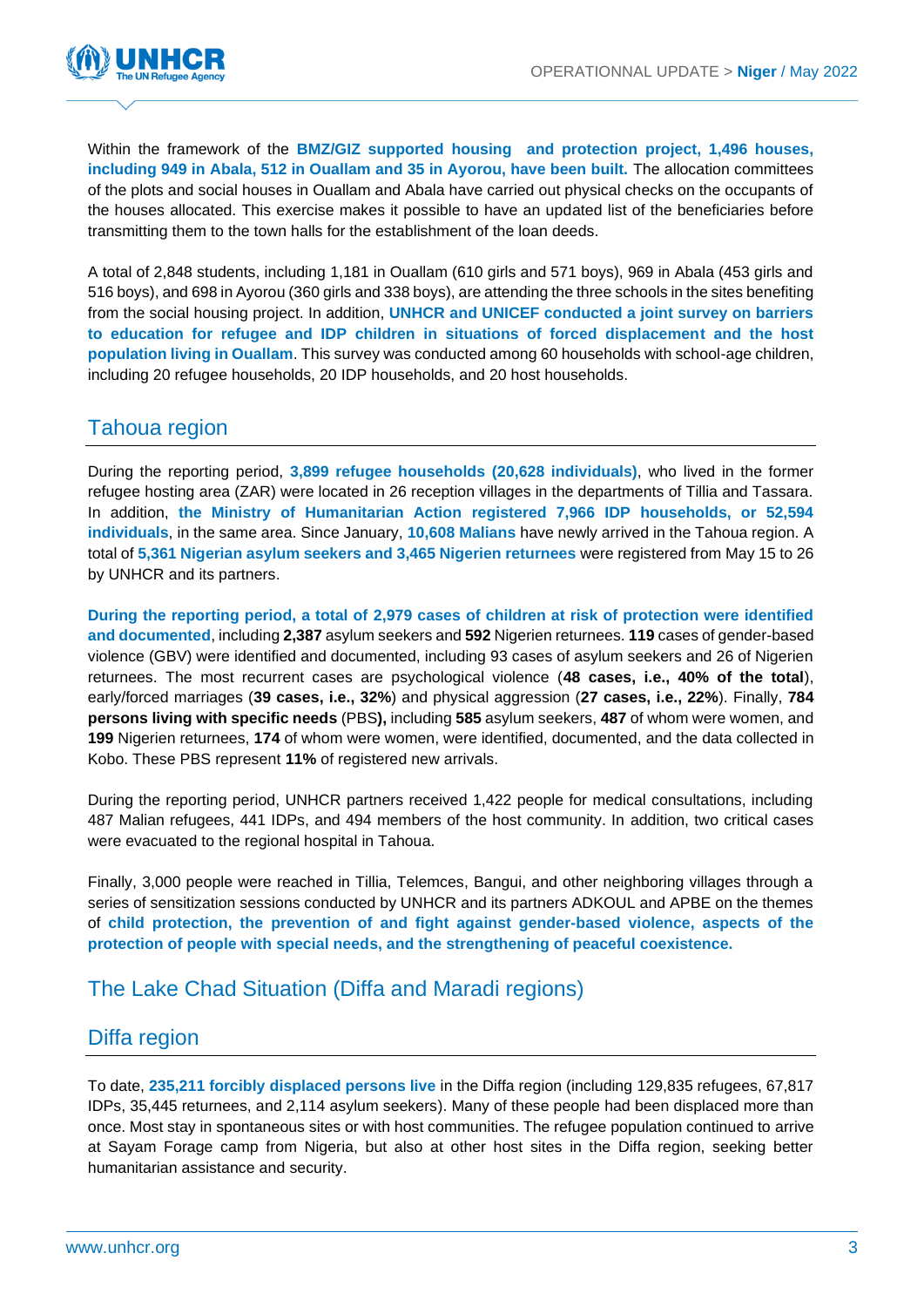

A total of **31,594 persons** live in the Sayam Forage camp, where UNHCR has provided access to potable water for refugees through three pumping stations built at the Sayam Forage camp, water trucking, and water troughs, with an average consumption of 14 liters/person/day.

A special center for the **National Examination Council (NECO) was opened by UNHCR in May, allowing 186 Nigerian students, including 48 girls, to take their Basic Education Certification Examination (BECE) in the Nigerian curriculum.** This is the first time this exam has been held in Niger since the arrival of the Nigerian refugees.



*Nigerian refugee students taking their junior high school exit exams at the Diffa Nigerian Refugee Study Center. UNHCR*

More than **4,700 refugees** received medical consultations at the Sayam Forage camp health facility and **62 of them were referred** to regional health facilities. A total of 260 women were received for prenatal consolations while 56 births were assisted in the same health structure.

UNHCR and its partner *Au secours des Oubliés* (SDO) conducted two sensitization caravans on the prevention of statelessness in IDP sites in the urbanized sites of Diffa, Djorikoulo, and Awaridi, as well as in the sites of Kameroune, Dileram, Djoulari, and Klakoumana in the commune of N'Guiguimi. These activities reached 2,600 people. In addition, a birth registration network composed of 10 women was set up in the Dileram neighborhood of N'Guiguimi. 57 births were registered at the Sayam forage camp registration center. Finally, 246 substitute birth certificates were distributed to children aged 0 to 6 years in the urbanized area of Diffa.

**During the reporting period, UNHCR and partner APBE distributed 300 non-food item kits to new arrivals. 32 emergency shelters were constructed in the camp by refugees and 43 emergency shelter kits were distributed.** Nine of these shelters were allocated to people with special needs who were also assisted with non-food items.

#### Maradi region

For more than two years, conflict in north-western Nigeria **has forced more than 80,000 Nigerians** to flee to the Maradi region in Niger. In addition, repeated intrusions of armed bandits on the Nigerien territory have triggered internal displacement of around 26,000 people. Armed criminal gangs operate regularly on both sides of the border mainly targeting farmers and breeders and conduct kidnapping with the objective of ransom.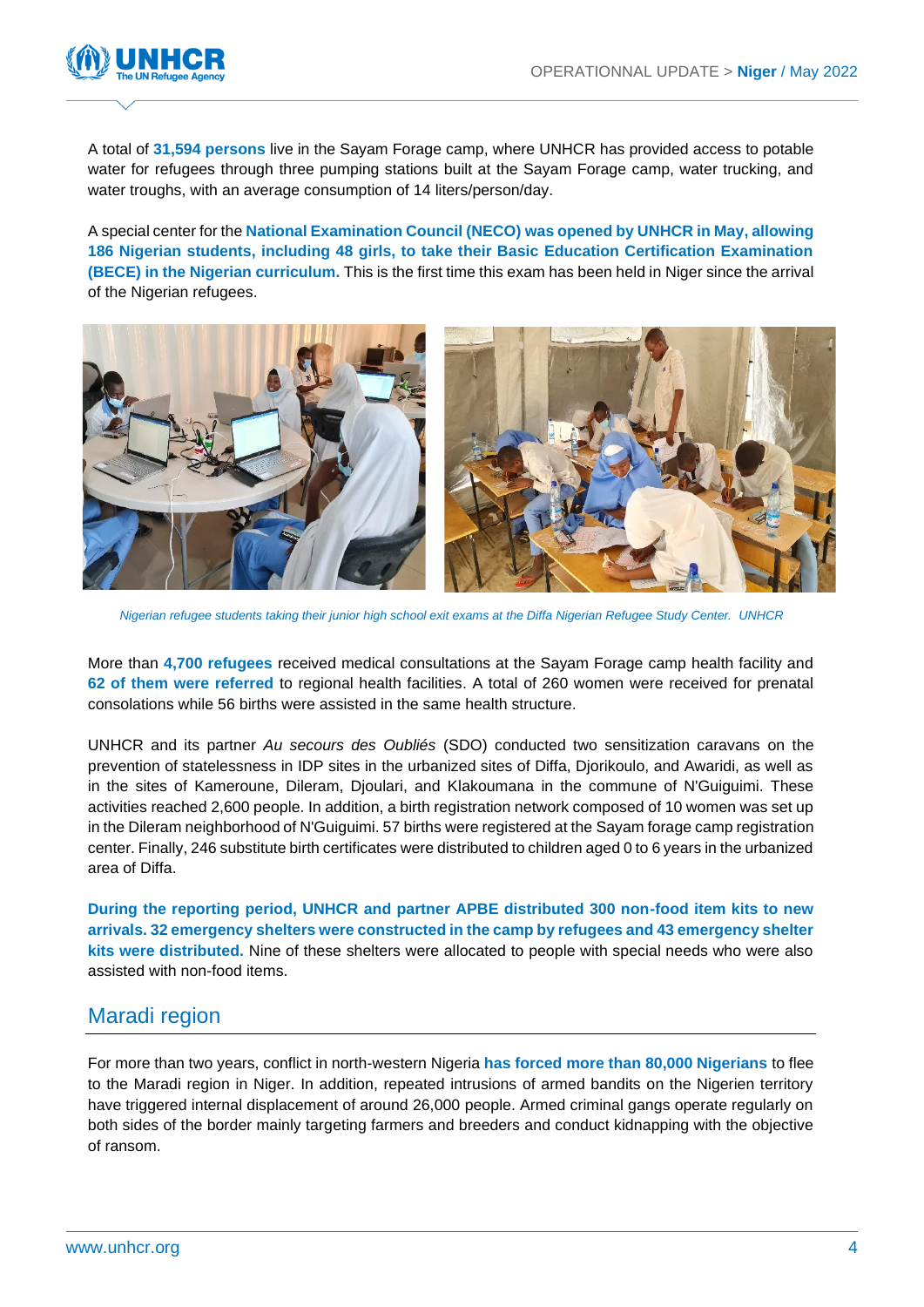



*Women engaging in livelihood activities at the Chadakori village of opportunities in Maradi. © HCR/ Gloria Ramazani*

The overall strategic direction of **UNHCR's response in Maradi is to relocate refugee communities away from the border to ensure their safety**, while at the same time, easing the pressure from the host communities. Subsequently, sites have been built in nearby rural villages and services were reinforced for both, the refugee - as well as the host communities, such as access to water, health services, education, and protection assistance.

For security reasons, UNHCR has **relocated 3,972 households of 17,713 individuals** far away from their first entry points to safe and to secured villages where protection services are available. Thus, UNHCR has relocated Nigerian refugees to three **"villages of opportunity"**. These include 1,809 households of 7,919 refugees in Chadakori: 1,185 households of 5,434 in Dan Dadji Makaou and 978 households of 4,360 in Garin Kaka. But recent regional authority measure suspended the relocation process until further notice.

**As of May 30, 2022, 1,800 households of approximately 13,706 Nigerian refugees had crossed the border from Nigeria to seek refuge in Maradi. 90% of the new arrivals were from Chinhinda in Jibia Township, Katsina State, and a few from Batsari Township, Zamfara State, Nigeria.** These movements were prompted by the withdrawal of the Defense and Security Forces (DSF) from the Chinhinda position, followed by actions of non-state armed groups (looting, extortion of property, threats, assault, kidnapping, ransom demands, etc.). Level 1 registration is underway. 1,068 households of 5,329 Nigerian refugees are already registered. At the end of the exercise, the statistics collected will be submitted to the reception and registration committees for validation.

During the period under review, **2,289 children (1,113 girls and 1,176 boys), benefited from psychosocial support and socio-recreational activities** in the Child Friendly Spaces. A total of 2,009 children, including 856 refugees and 1,153 children from the host community, were reached through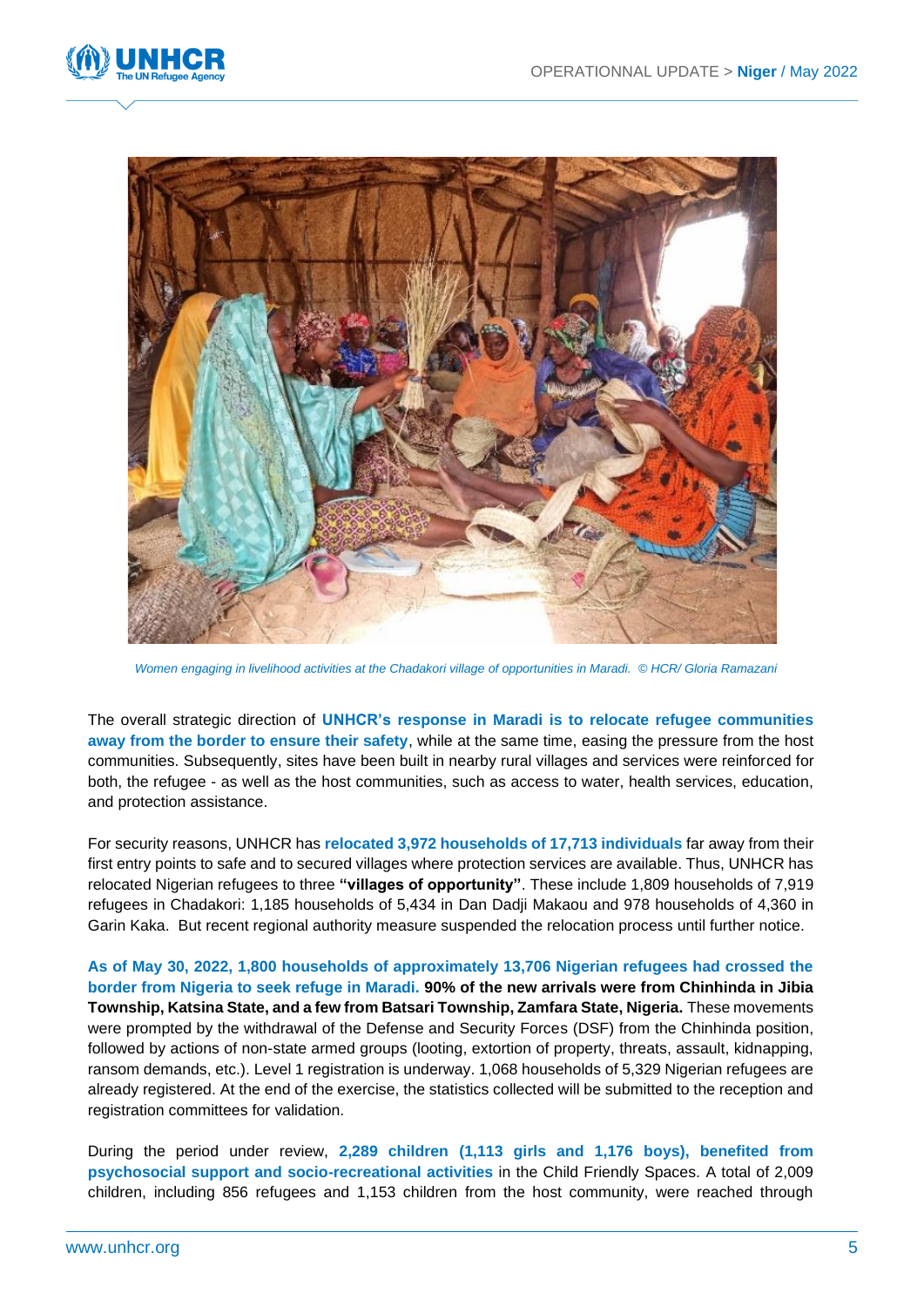



awareness sessions on child protection issues such as early/forced marriage, school attendance and personal hygiene in the villages of Garin Kaka, Guidan Roumdji, Tankama and Tiadi.

*Registration of a Nigerian family that arrived in Niger in May 2022 in the department of Madarounfa © UNHCR/ Gloria Ramazani*

## Agadez

Niger has become a major hub for mixed movements northwards to Libya, Algeria, and the Mediterranean, while at the same time witnessing an increasing number of people fleeing Libya or being deported from Algeria to Niger. **These migratory flows constitute mixed movements, including economic migrants as well as persons in need of international protection.** UNHCR's main objective is to ensure that the latter have access to protection, receive assistance and have access to asylum.

Therefore, UNHCR Niger invests in **the structural strengthening of the Nigerien asylum system** and implements **all the needed activities to support and assist beneficiaries in the region.** Moreover, UNHCR assists people under its mandate and aims to find durable solutions, such as **resettlement, local integration, or voluntary return** to the country of origin if the security conditions allow. Complementary legal pathways, such as family reunification, study visa or humanitarian evacuations are also examined.

With the support of IOM, NGO partners and the Government of Niger, UNHCR identifies asylum seekers within the migratory flows and provide them with adequate information and tailored assistance. As of 30<sup>th</sup> April 2022, UNHRC and its partners have identified and biometrically registered **2,534 individuals** in need of international protection. The most vulnerable are currently hosted in **five guesthouses in Agadez** where they benefit from a protection response and assistance, while the others are hosted in the **Humanitarian Centre** built in the outskirt of the city.

In May, UNHCR facilitated the provision of primary and secondary health care to all persons of concern living in Agadez through its partner APBE. In May, APBE conducted 1,374 medical consultations; 90% of those consulted were refugees, and 44 serious cases were referred to the regional hospital and the mother and child health center in Agadez. APBE also **provided reproductive health services and malnutrition management services for children.**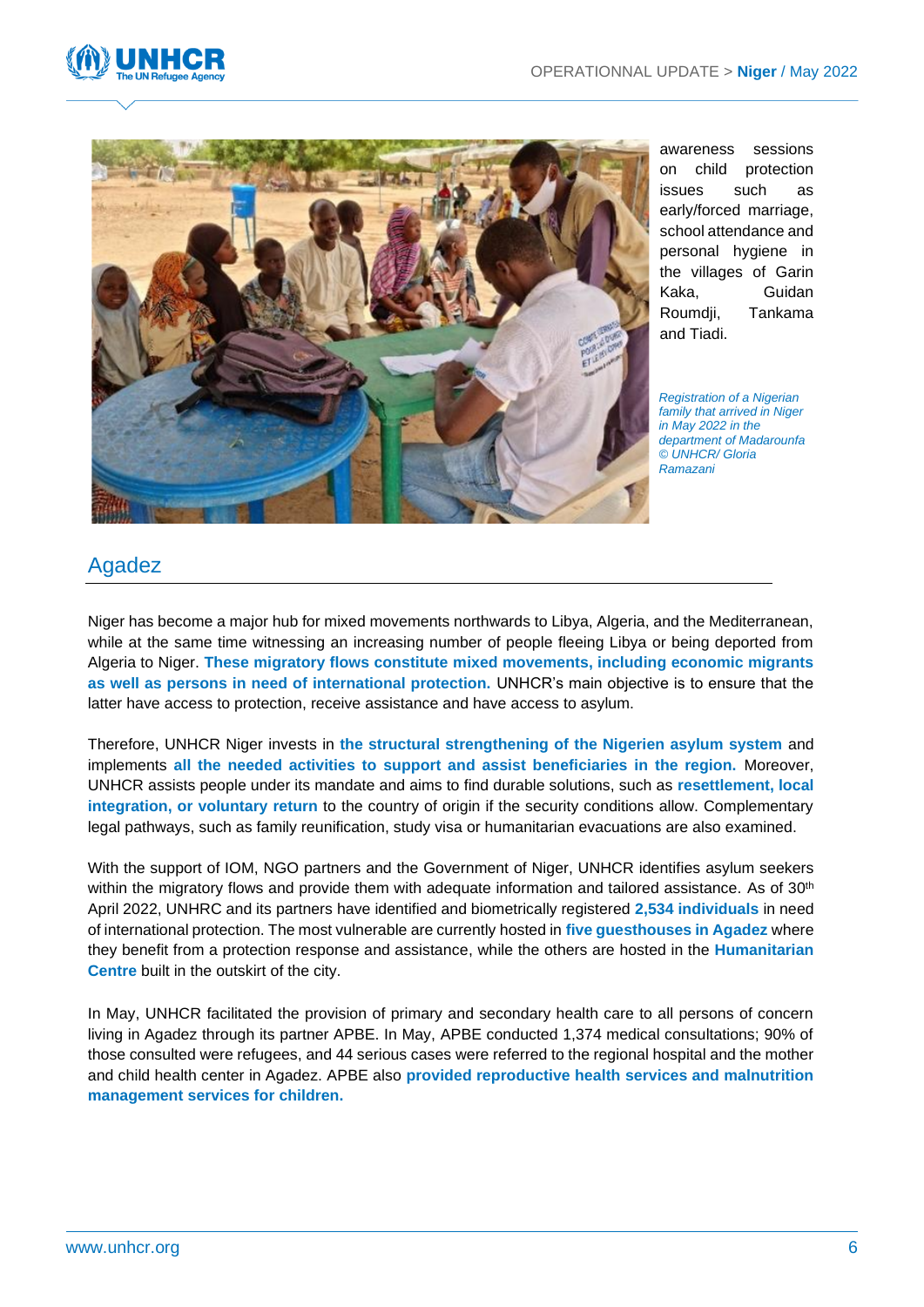



In addition, a total of 28 awareness sessions reaching 214 persons were conducted by APBE in Agadez, focusing on peaceful coexistence, the importance of community structures, and the dangers of drug-use. UNHCR and COOPI also

organized 301 **recreational and cultural activities** (music, dance, volleyball, soccer, gymnastics, etc.) reaching 1,156 people. Lastly, INTERSOS provided psychosocial support to 1,099 children.

*High-level mission from the Italian Government visiting Agadez in May © HCR/Protogene Ndwaniye*

#### Hamdallaye

As of 31 May 2022, **4,467 persons have been resettled from Niger to third countries** through the **Emergency Transit Mechanism (ETM)**; these include 3,278 evacuees from Libya and 1,187 refugees registered in Niger. Among the **3,710 persons evacuated from Libya** to Niger since November 2017, a total of **442 evacuees** are still in Niamey including 132 refugees pending departures and 167 interviews/decisions pending by third countries. During the month of May, UNHCR's health care implementation partner, APBE, **received 447 individuals for consultations in Hamdallaye and in the guest houses in Niamey**. 340 medical prescriptions, 42 examination forms and 24 consultation forms were issued. Of these cases, 13 were treated in the guest houses.

#### Urban refugees (Niamey)

As of 31 May 2022, Niamey hosts a total of **4,522 refugees and 774 asylum-seekers**. 89% (4,010) of refugees in Niamey are from Mali. Under Nigerien law, Malians who are victims of the armed conflict in northern Mali are **recognized on a prima facie basis** while other nationalities undergo the regular governmental procedure of refugee status determination (RSD).

The urban setting of Niamey prompted UNHCR to bring together the partners involved in the implementation of interventions aimed at the protection and assistance of urban refugees and asylum seekers in one physical structure, called the **Guichet Unique** (**One-Stop-Shop)**. The latter has the advantage of reducing costs and allows for an integrated approach, as well as better coordination of the interventions of the different partners. At the same time, UNHCR and partners regularly conduct home visits and monitors the well-being of beneficiaries in the five communes of Niamey.

UNHCR manages several temporary housing facilities in cooperation with implementing partners organizations to ensure adequate protection for persons with specific vulnerabilities. To ensure inclusivity and accountability, UNHCR and the Government of Niger regularly cooperates and **supports the Central Refugee Committee of Niamey**, comprised of refugee leaders from various communities.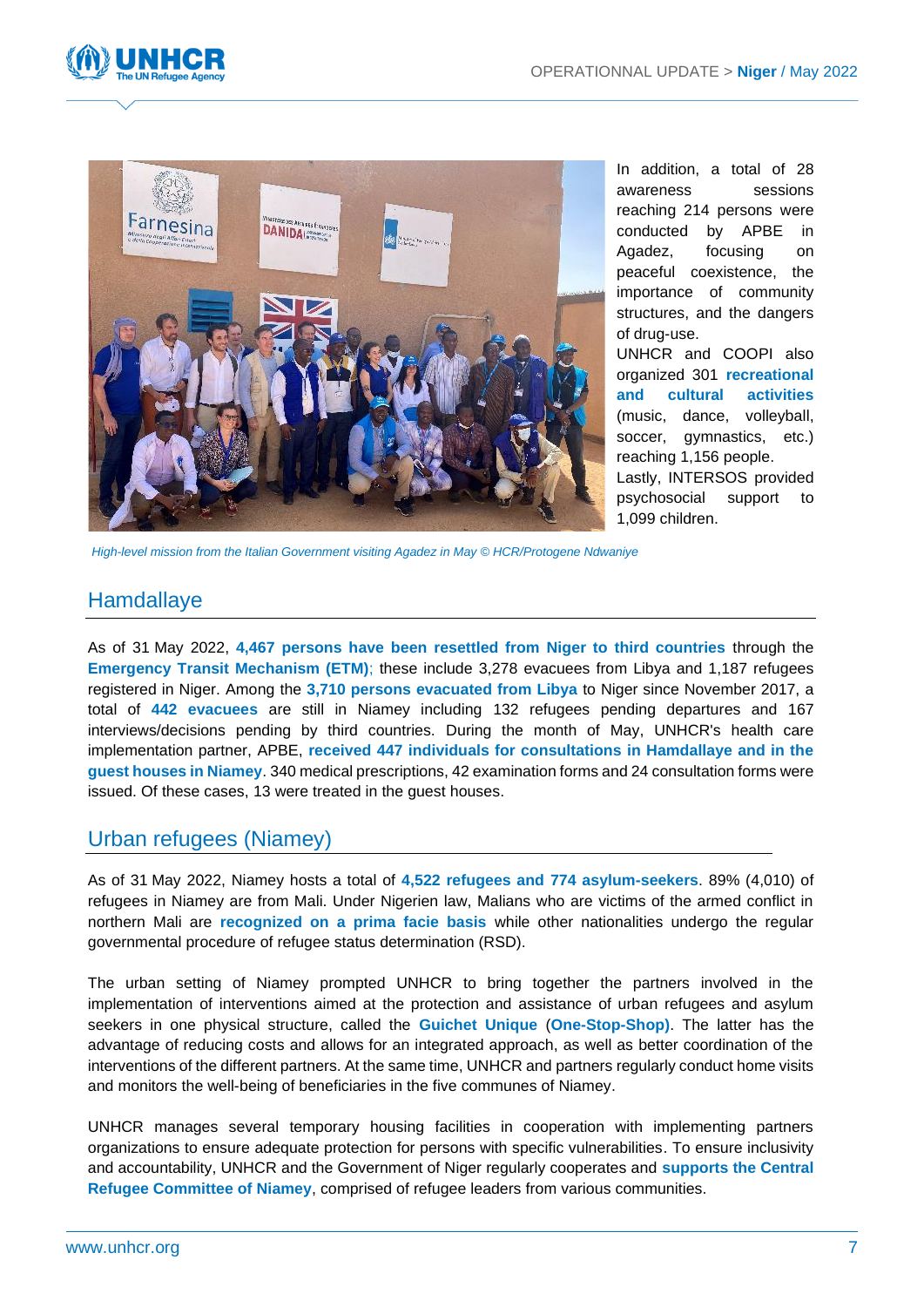

**A total of 454 complaints were received in May through the Niamey one-stop shop's telephone line,**  including 425 complaints from Niamey, 27 from Agadez, one from Ayorou, and one from Hamdallaye. Most of the complaints are related to the renewal of expired refugee certificates, making appointments for the reimbursement of prescriptions and medical procedures, requesting information on the asylum application procedure, and following up on requests for food aid and lodging, among others.

**A UNHCR protection team and partner APBE visited the Niamey prison to provide non-food items and medicine to nine incarcerated refugees,** providing T-shirts, pants, shoes. The detainees spoke about their conditions of detention, citing overcrowding and cramped cells, discrimination because of their status, difficulty accessing health services, and the slow processing of their legal cases. In terms of needs, they requested the assistance of a lawyer and the distribution of cash.

# **Partnership**

**UNHCR is leading the Protection Cluster in Niger**, which – together with all Protection partners – steers and coordinates the protection actors' interventions, to ensure a coherent protection response in the country. The Cluster also shares information amongst all relevant partners, bridges identified gaps, and ensures the strategic direction of the Humanitarian Response Plan (HRP).

UNHCR interventions aim to move towards economic integration and social inclusion of displaced communities. This approach is fully endorsed by the Government of Niger and is aligned with the **Global Compact for Refugee (GCR) and the Humanitarian-Development Nexus** and is at the core of the joint GoN and **UNHCR's out of camp vision**. UNHCR aims at strengthening relationships with **private sector actors as they are a crucial actor for boosting economic growth** and job creation; as well as at engaging with donors, national and international non-governmental organizations, academia, and the media. The office also works with other government bodies, national and international implementing and operational partners. Lastly, UNHCR Niger works closely with the National Commission for Eligibility (CNE) to ensure adequate international protection and delivery of multisectoral assistance to its persons of concern.



The contribution S received from @UNCERF in 2021 has enabled @UNHCRNiger to conduct 50 #protectionmonitoring missions & the training of protection committees in 4 regions within #Niger •. More than 2,100 people benefited including 1,480 separated and unaccompanied children



*For more information on the visit, clic[k Here](https://twitter.com/UNHCRNiger/status/1527697465624911873)*

#### **Special thanks to donors who contributed to UNHCR Niger operation in 2022**

African Development Bank Group | Austria | CERF | Education Cannot Wait | European Union | Germany | Italy | Luxembourg | Monaco | Spain | Sweden | United States of America | UN Peacebuilding Fund | UN Programme on HIV/AIDS | Private donors

#### **And thanks to donors who gave flexible funding to UNHCR globally in 2022**

Sweden | Norway | Netherlands | Denmark | Germany | Switzerland | Belgium | Ireland| Algeria | Armenia | Bulgaria | Canada | Estonia | Finland | Iceland | Liechtenstein | Lithuania | Luxembourg | Monaco | Montenegro | Peru | Qatar | Republic of Korea | Saudi Arabia | Singapore | Thailand | Turkey | Uruguay | Private donors

#### CONTACT:

**Bettina Schulte, External Relations Officer, [schulte@unhcr.org,](mailto:schulte@unhcr.org) Tel: +227 82 80 39 04 Jean-Sébastien Josset, Communications Officer, [josset@unhcr.Org,](mailto:josset@unhcr.Org) Tel: +227 90 76 69 77**

**[LINKS: UNHCR Niger Operation Page](https://data.unhcr.org/fr/documents/details/93790) - [Twitter](https://twitter.com/unhcrniger?lang=fr)**